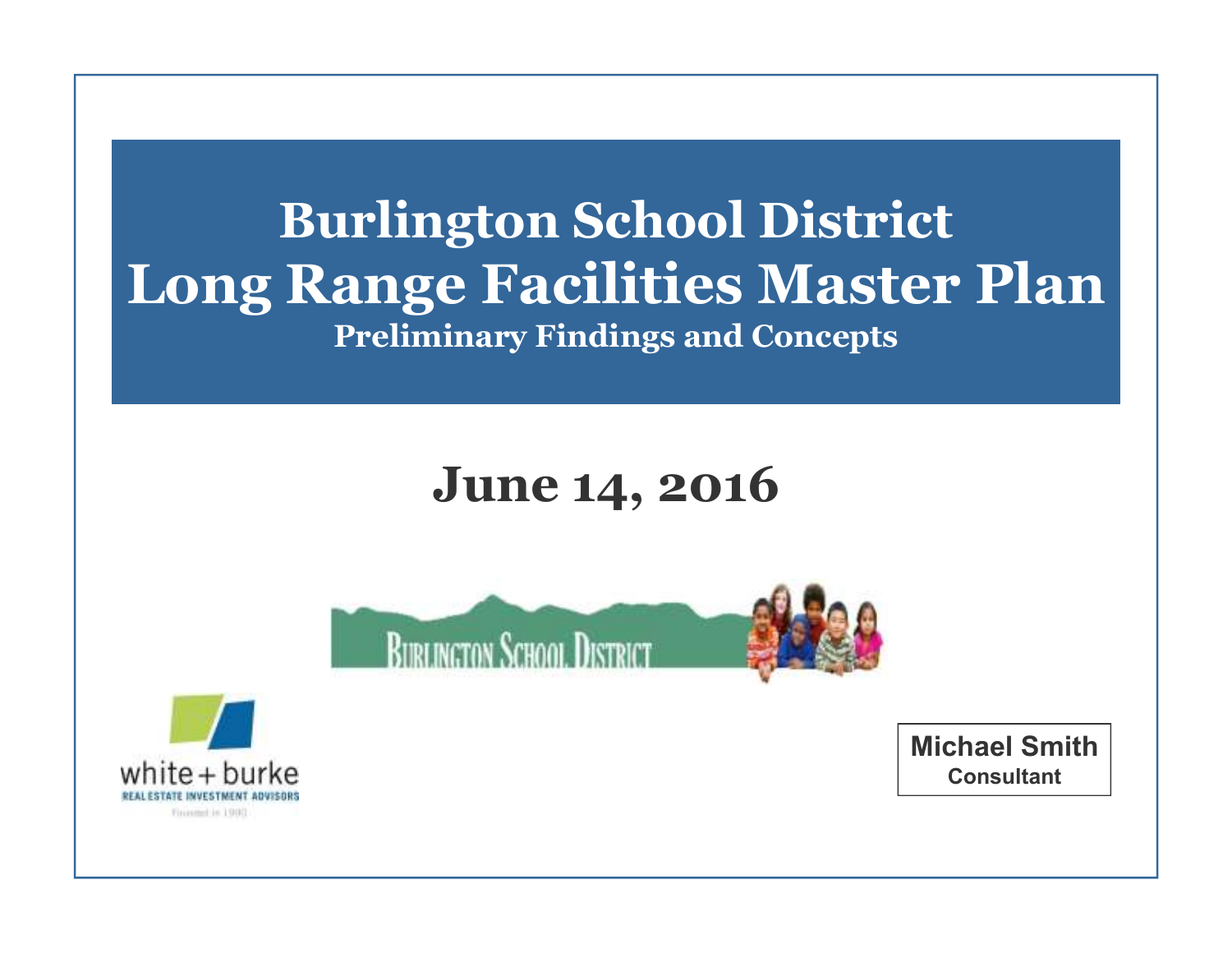## Introduction

- •This presentation incorporates elements of a newly constructed draft capital improvement plan for the entire district.
- •This draft plan is essential for future capital needs planning.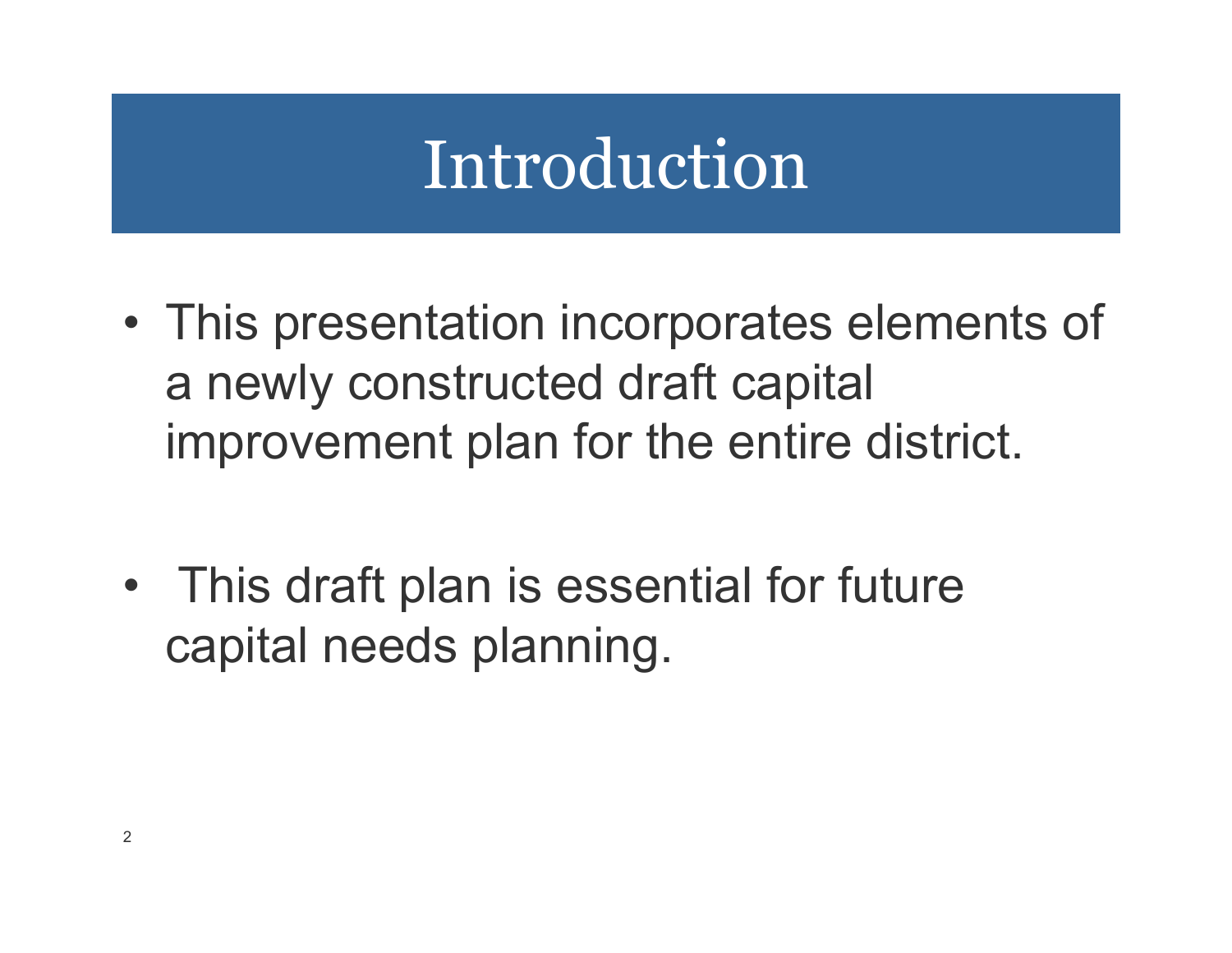## **Presentation Overview**

- •Project Goals
- •Space & Facility Needs Assessment
- Facility Enhancement Recommendations
- •Cost Projections for the next 10 years
- •Areas of Collaboration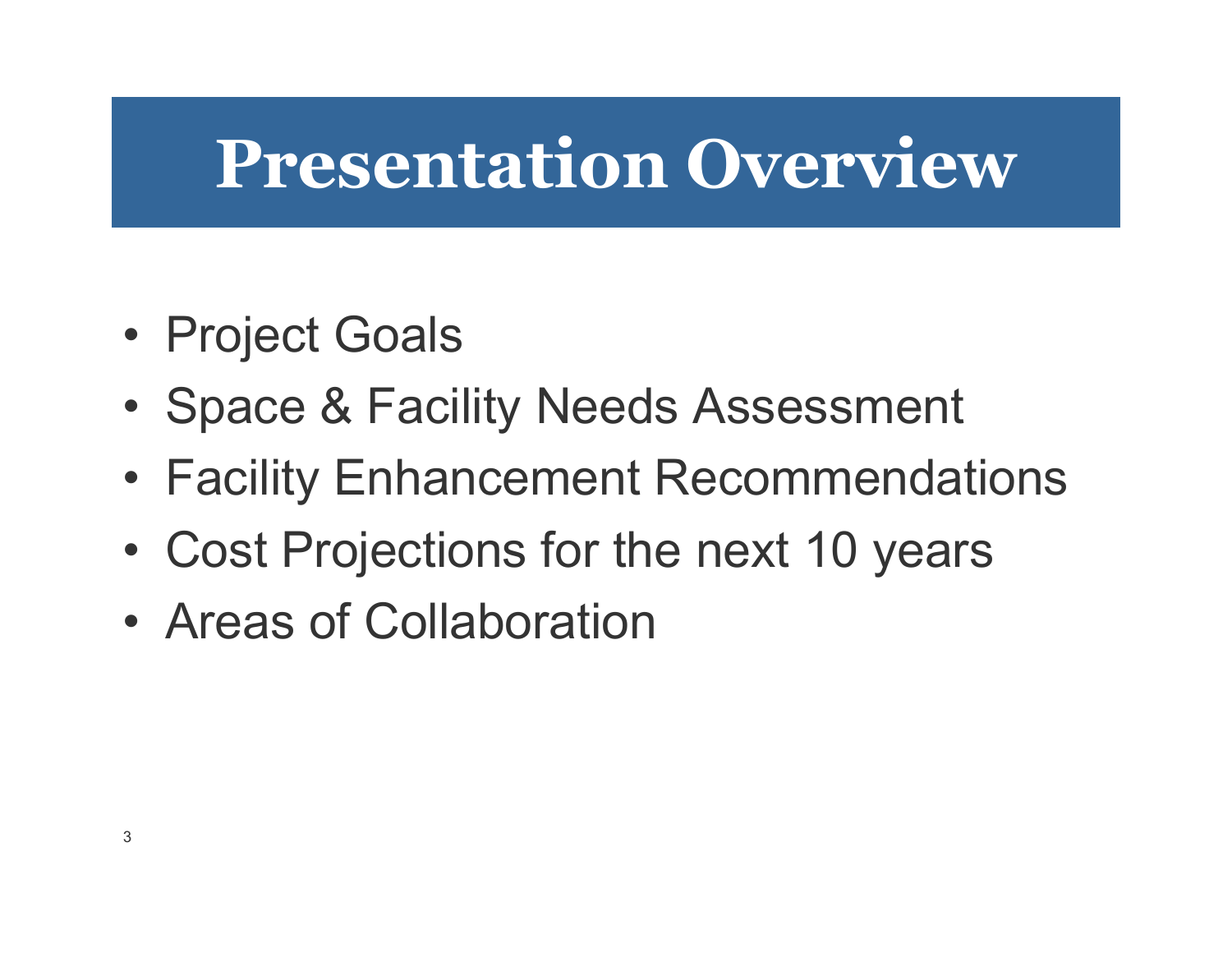# **Project Goals**

- Ensure high quality educational opportunities for ALL Burlington students.
- •Make certain facilities adequately support the provision of high quality educational opportunities.
- Attain proper balance between the District's facility/space needs and ability of taxpayers to afford those needs.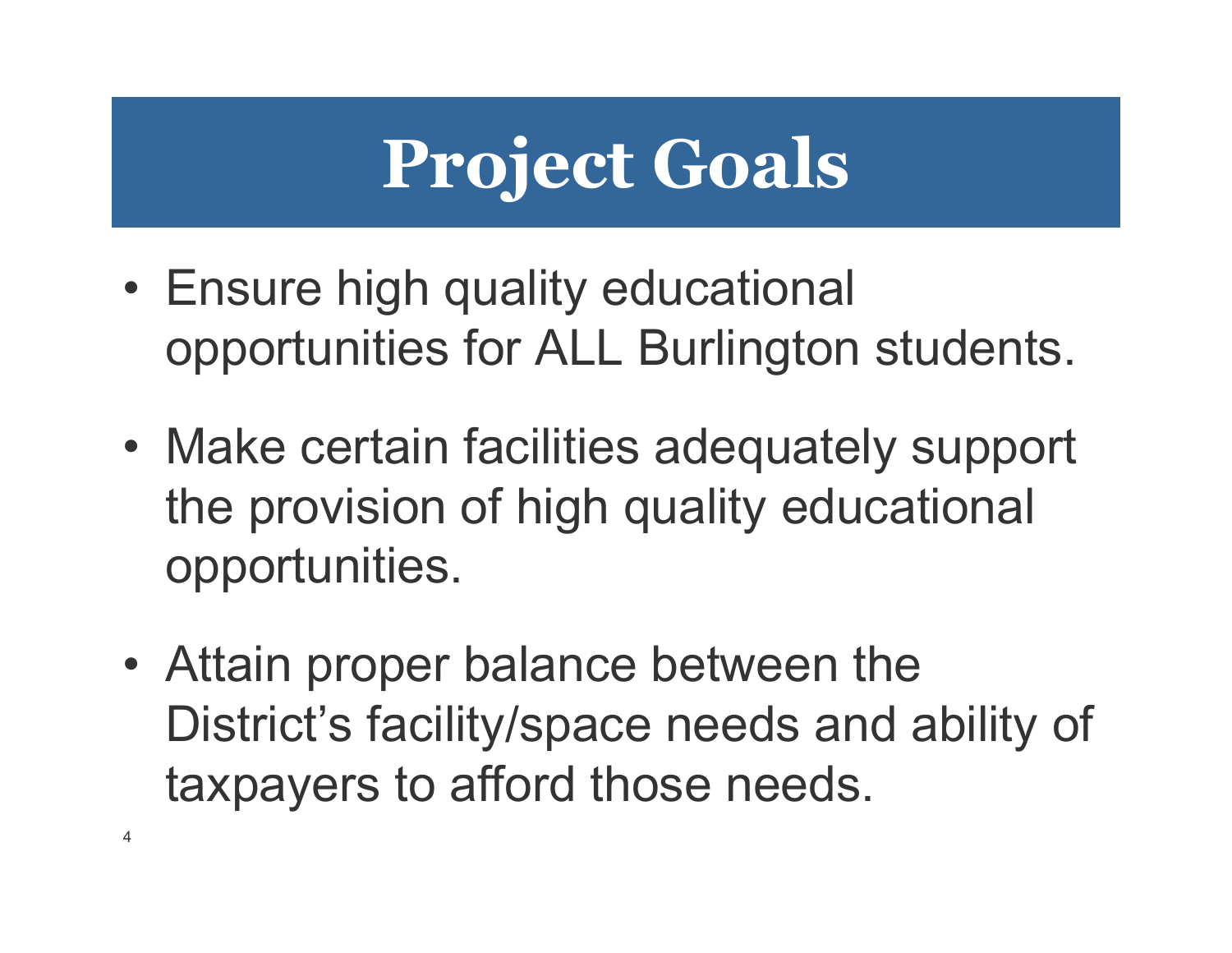### **Burlington School District**

### Space & Facility Needs Assessment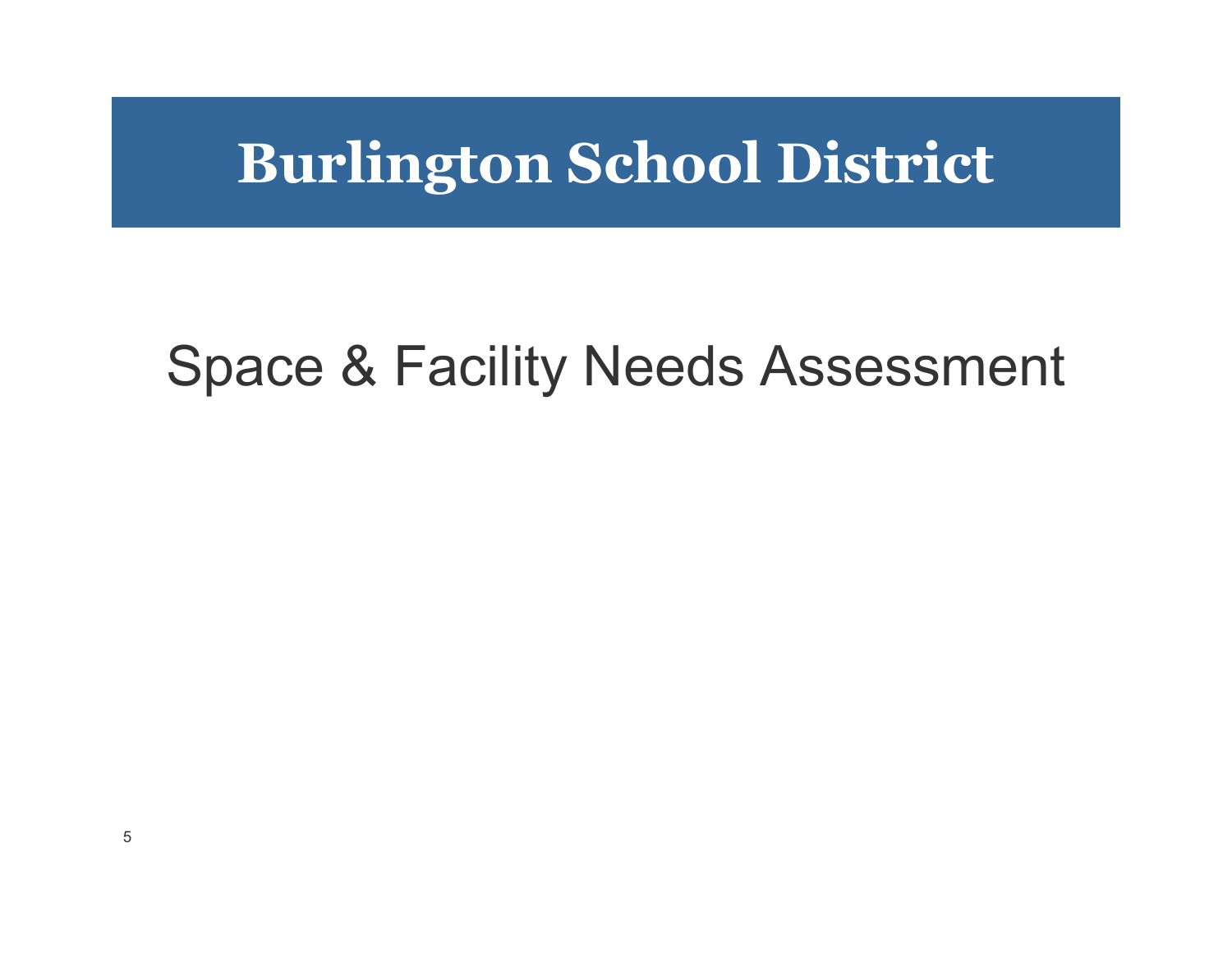### **Space & Facility Needs Assessment**

- Prepare enrollment projections
- Update existing facility inventory room sizes and usage
- Develop educational program space standards
- Assess space needs and constraints by school
- Evaluate condition of existing facilities (EMG)
- Explore alternative approaches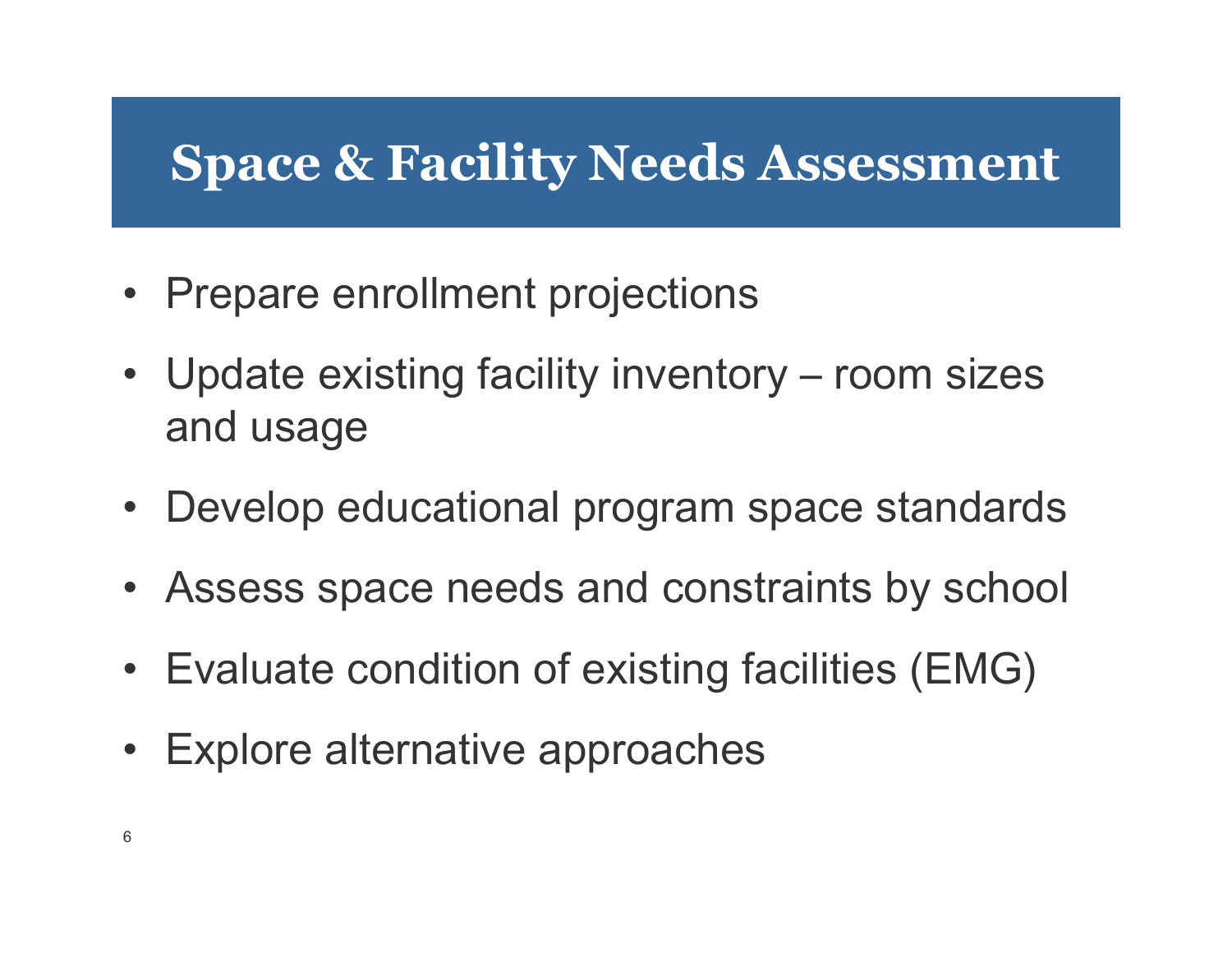### **Space & Facility Needs AssessmentEnrollment Projections**

|                    |                            | # Change<br>2016 - 2025<br><b>2025 Projections</b> |       | % Change<br>2016 - 2025 |      |         |      |
|--------------------|----------------------------|----------------------------------------------------|-------|-------------------------|------|---------|------|
| <b>Facility</b>    | 2016*<br><b>Enrollment</b> | Low                                                | High  | Low                     | High | Low     | High |
| Elementary (K-5)   | 1733                       | 1,758                                              | 1,905 | 25                      | 172  | $+1.4%$ | 9.9% |
| <b>Middle</b>      | 777                        | 770                                                | 807   | $-7$                    | 30   | $-0.9%$ | 3.9% |
| <b>High School</b> | 986                        | 1,041                                              | 1,058 | 55                      | 72   | 5.6%    | 7.3% |
| <b>TOTAL</b>       | 3,496                      | 3,569                                              | 3,770 | 73                      | 274  | $+2.1%$ | 7.8% |

Observations:

- Minimal increase in student enrollment over next 10 years.
- Future space requirements will be similar to today's needs.

7\*3/11/2016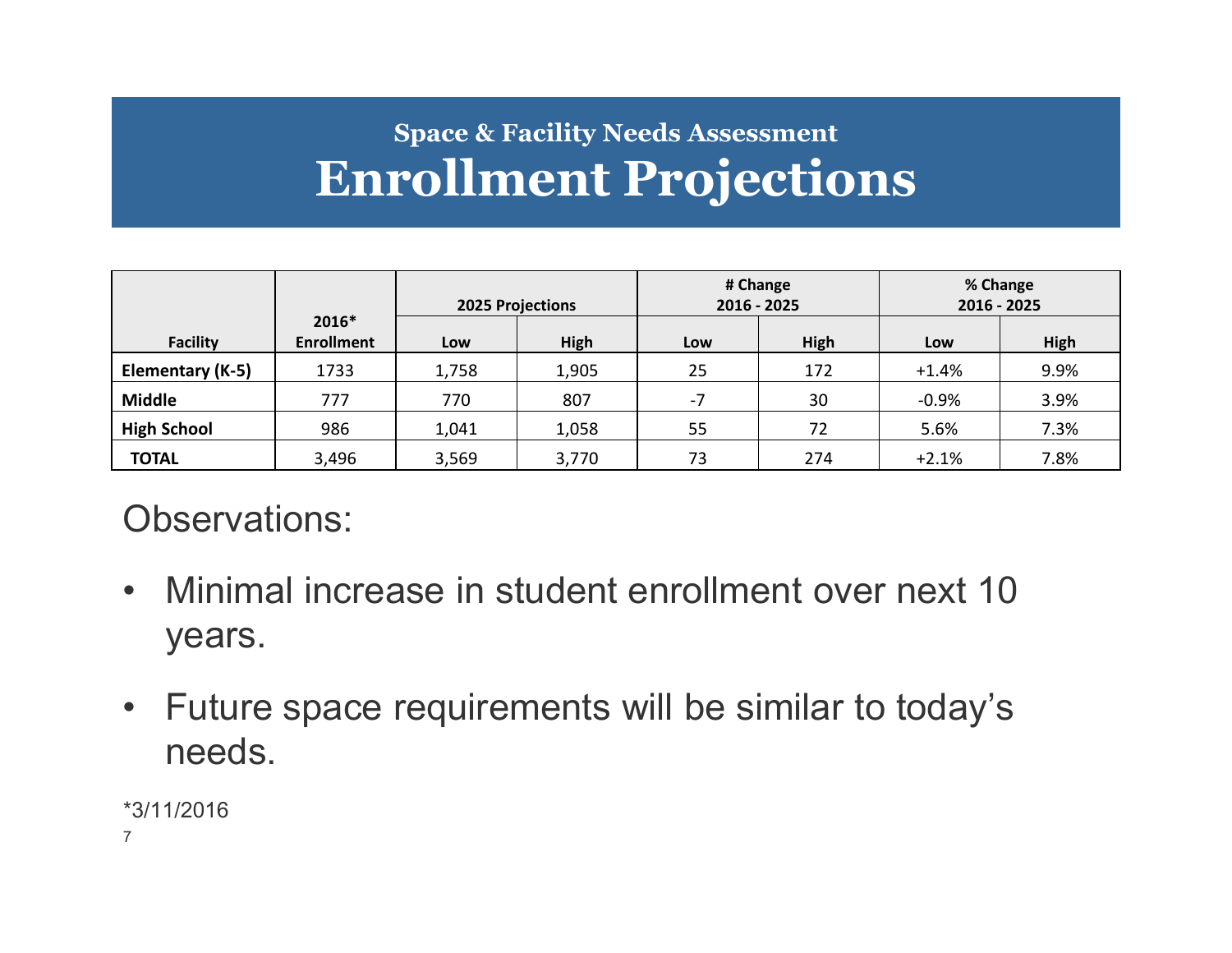#### **Space & Facility Needs AssessmentEducational Program Space Standards**

- • Involved Program Directors – Curriculum, Special Ed, ELL, Pre-Kindergarten, After School
- • Identified program space standards necessary to promote District's educational goals – NOT A WISH LIST
- $\bullet$  Program Space Standard Examples:
	- $\triangleright$  Elementary:
		- General Ed Classrooms: 22 students/classroom; 725 sf minimum (1100 sf for K)
		- Separate cafeteria and gym for schools with 300+ students
		- Special Ed/ISN breakout rooms: 2 per school; 80 sf minimum each
		- ELL Classrooms: 2 per school; 450 sf minimum each
	- > Middle:
		- General Ed Classrooms: 22 students/classroom; 725 sf minimum
		- Shop Classroom: 1 per school; 1200 sf minimum
		- ELL Classrooms: 2 per school; 450 sf minimum each
	- $\triangleright$  BHS:
		- General Ed Classrooms: 22 students/classroom; 30 sf/student minimum
		- Classroom Occupancy in Current Schedule

8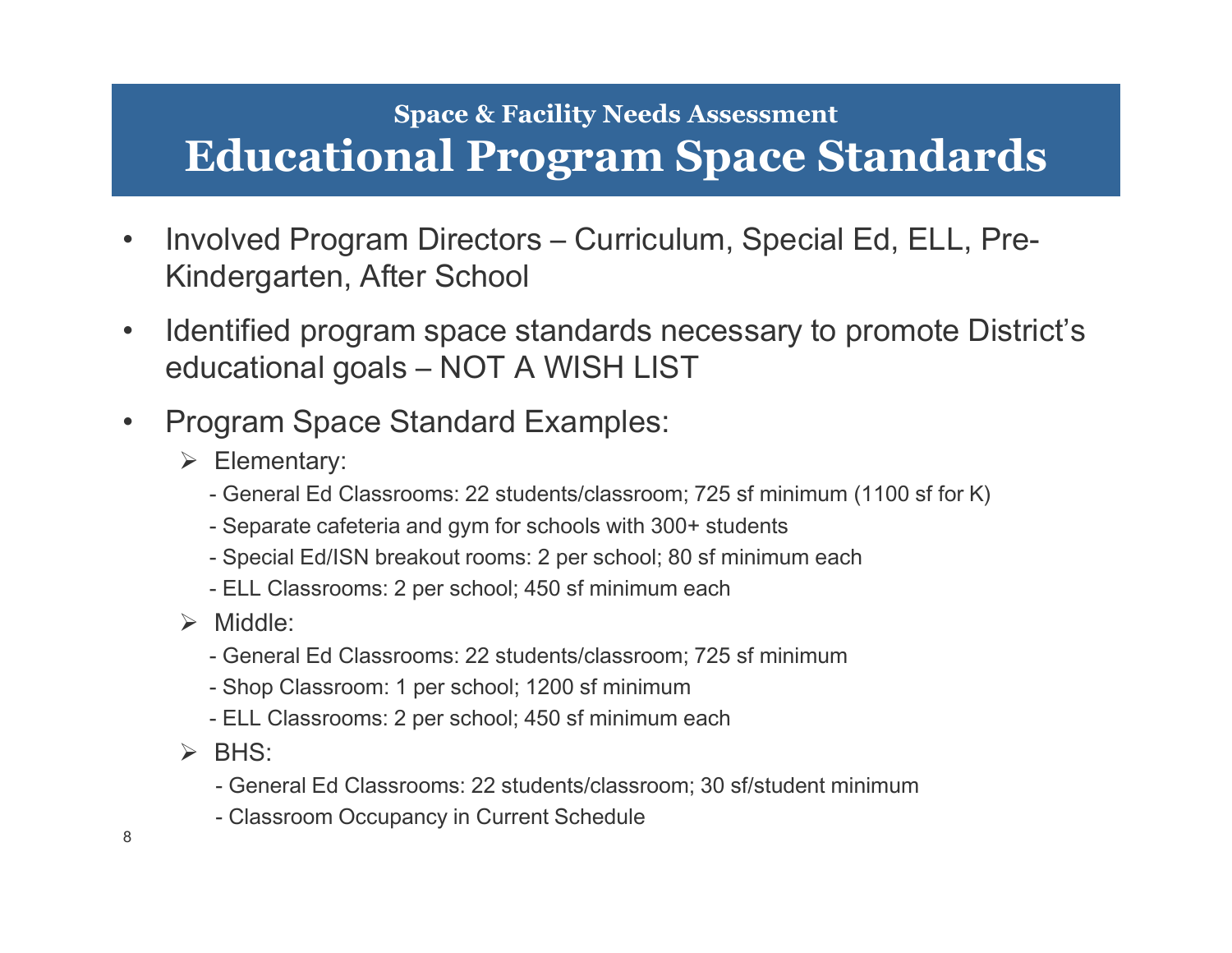#### **Space & Facility Needs Assessment**

#### **Space Needs and ConstraintsElementary & Middle Schools**

| <b>Facility</b>   | 2016<br><b>Enrollment</b> | 2025<br><b>Enrollment</b><br>(High) | <b>Capacity</b>    |
|-------------------|---------------------------|-------------------------------------|--------------------|
| Elementary (K-5)* |                           |                                     |                    |
| Champlain         | 317                       | 339                                 | <b>CONSTRAINED</b> |
| Edmunds           | 344                       | 389                                 | <b>CONSTRAINED</b> |
| Flynn             | 345                       | 361                                 | <b>ADEQUATE</b>    |
| IAA               | 265                       | 334                                 | <b>CONSTRAINED</b> |
| <b>SA</b>         | 193                       | 220                                 | <b>CONSTRAINED</b> |
| Smith             | 269                       | 262                                 | <b>ADEQUATE</b>    |
| <b>TOTAL</b>      | 1733                      | 1905                                |                    |
| <b>Middle</b>     |                           |                                     |                    |
| Edmunds           | 395                       | 438                                 | <b>ADEQUATE</b>    |
| Hunt              | 382                       | 369                                 | <b>ADEQUATE</b>    |
| TOTAL             | 777                       | 807                                 |                    |

\* In addition to 1733 K-5 students, current Pre-K enrollment in District schools is about 100 students

Observations:

- • Elementary: Four (4) schools are significantly constrained to accommodate recommended educational programming for curriculum, special education, ELL, Pre-K and after school.
- • Middle: Both schools have adequate space to accommodate recommended minimum educational programming.

9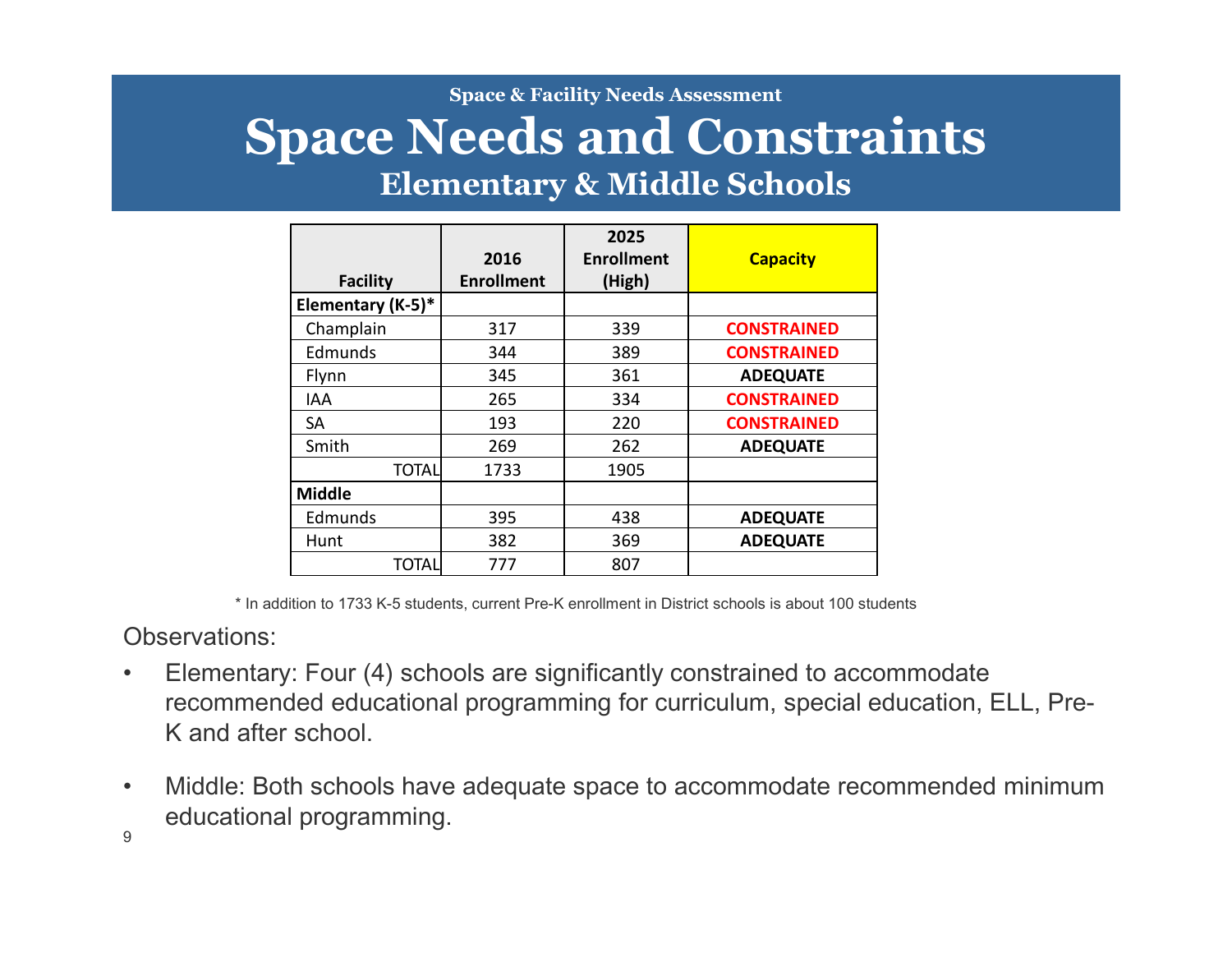**Space & Facility Needs Assessment**

### **Space Needs and ConstraintsHigh School and Technical Center**

BHS:

- $\bullet$  Sufficient space to accommodate projected program growth, includes:
	- > ELL only classroom spaces
	- Special Ed only classroom spaces
	- $\triangleright$  Spaces for the current year scheduled student programs.

BTC:

- $\bullet$  Sufficient space to accommodate projected program growth, includes:
	- $\triangleright$  Space for 11 programs, with classrooms and labs
	- ▶ Some program enrollment limited to 16 students by state safety standards

Observations:

 $\bullet$  Over half of BHS classrooms lack sufficient space (30 sf/student) to accommodate the maximum number of students allowed by policy or program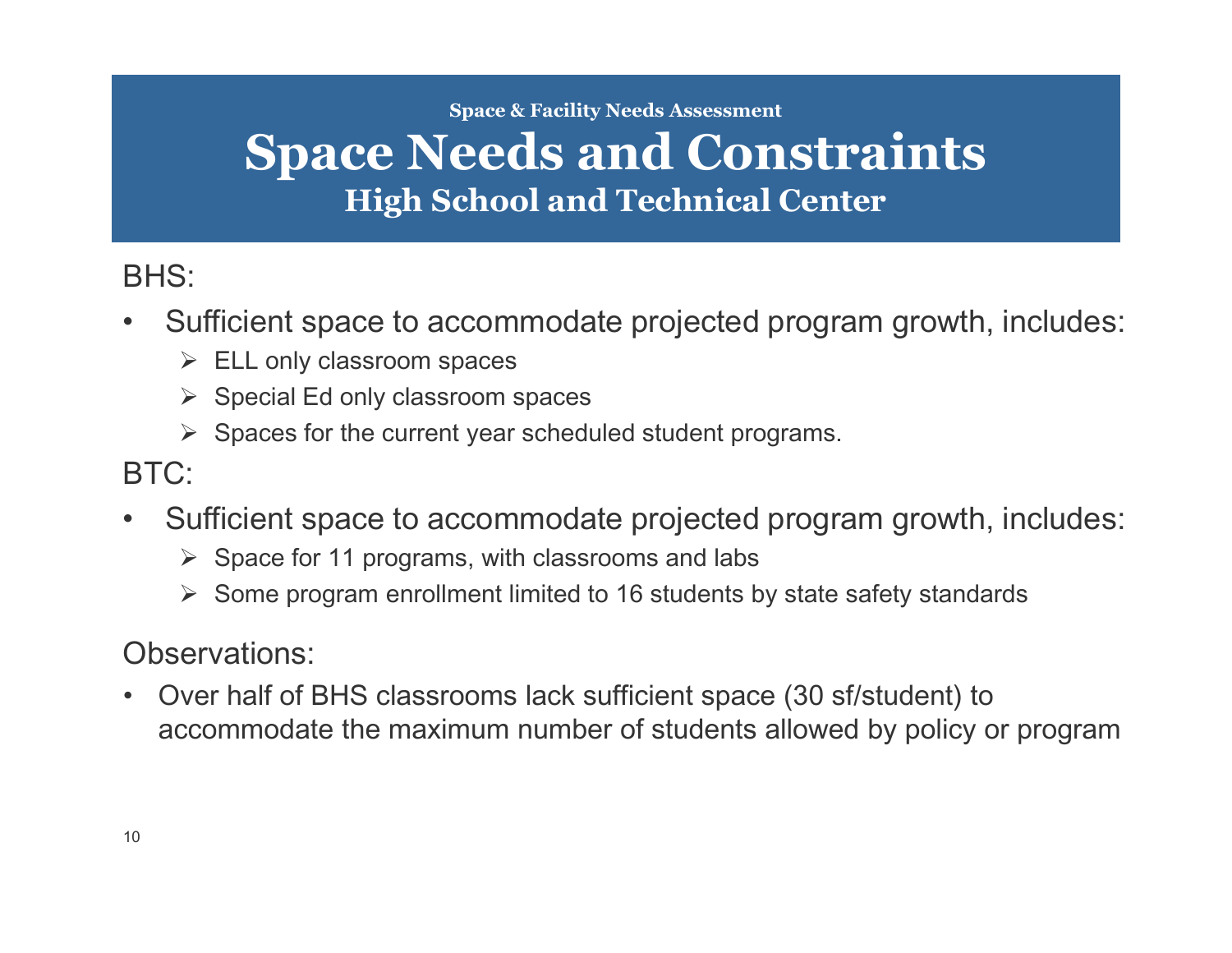#### **Space & Facility Needs AssessmentExisting Facilities Condition**

- EMG evaluated all District facilities
- 20 year Continuing and Preventive Maintenance
- $\bullet$  Deferred/Preventative Maintenance Examples:
	- → HVAC Repair/Replacement
		- oBoiler and circulation pumps
		- oChillers
		- oCondensing units/heat pumps
		- oAir handling units
		- oHeat exchangers
		- oWater heaters
	- > Vinyl flooring asbestos abatement
	- $\triangleright$  Acoustical tile ceiling replacement
- **► Roof replacement**
- $\blacktriangleright$ Window replacement
- $\blacktriangleright$ Exterior façade repoint & replace
- $\blacktriangleright$ Parking lot & sidewalk repair
- $\blacktriangleright$ Elevator repair & replacement
- > Kitchen equipment replacement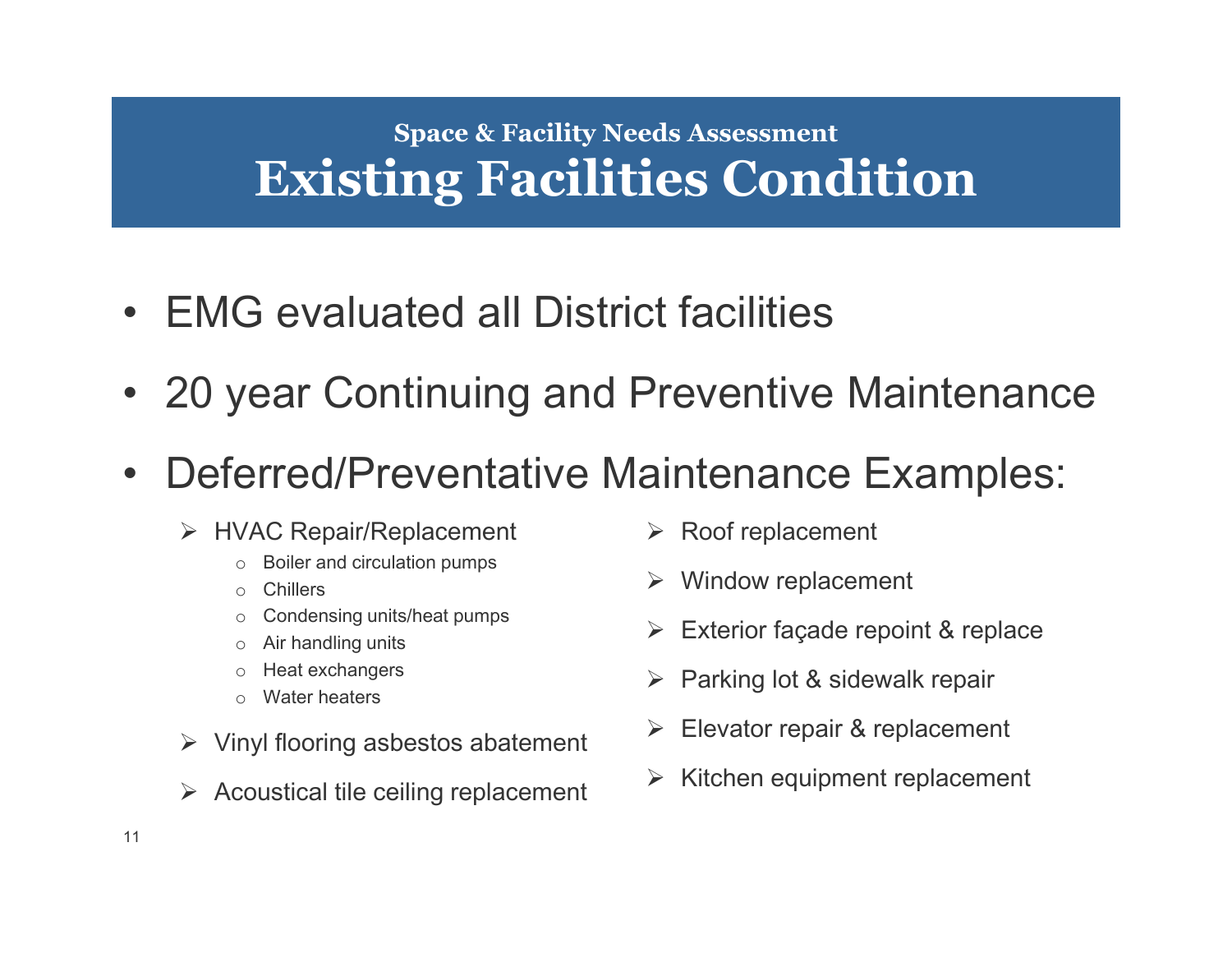#### **Space & Facility Needs AssessmentExisting Facilities Condition**

#### DEFERRED & PREVENTATIVE MAINTENANCECOST SUMMARY

| Location                                    | <b>Building Area</b><br>(SF) | <b>Total 10 Year Cost</b><br>(Years 1 - 10) | <b>Total 20 Year Cost</b><br>(Years 1 - 20) |
|---------------------------------------------|------------------------------|---------------------------------------------|---------------------------------------------|
| Champlain                                   | 51,140                       | \$1,685,312                                 | \$3,076,294                                 |
| Edmunds Elementary & Middle                 | 151,156                      | \$6,292,289                                 | \$8,863,281                                 |
| Flynn                                       | 52,688                       | \$844,036                                   | \$3,063,242                                 |
| IAA                                         | 39,080                       | \$1,269,772                                 | \$3,170,671                                 |
| <b>SA</b>                                   | 31,406                       | \$1,299,837                                 | \$2,054,294                                 |
| Smith                                       | 41,048                       | \$352,556                                   | \$1,140,456                                 |
| Hunt                                        | 77,633                       | \$6,103,505                                 | \$6,682,468                                 |
| BHS/BTC                                     | 236,000                      | \$27,017,179                                | \$31,590,185                                |
| IRA                                         | 16,860                       | \$2,873,951                                 | \$3,415,602                                 |
| <b>Property Services</b>                    | 12,244                       | \$357,956                                   | \$453,178                                   |
| Construction/Soft Cost Contingency (20%)    |                              | \$9,619,279                                 | \$12,701,934                                |
| <b>TOTAL FOR BURLINGTON SCHOOL DISTRICT</b> | 709,255                      | \$57,715,672                                | \$76,211,605                                |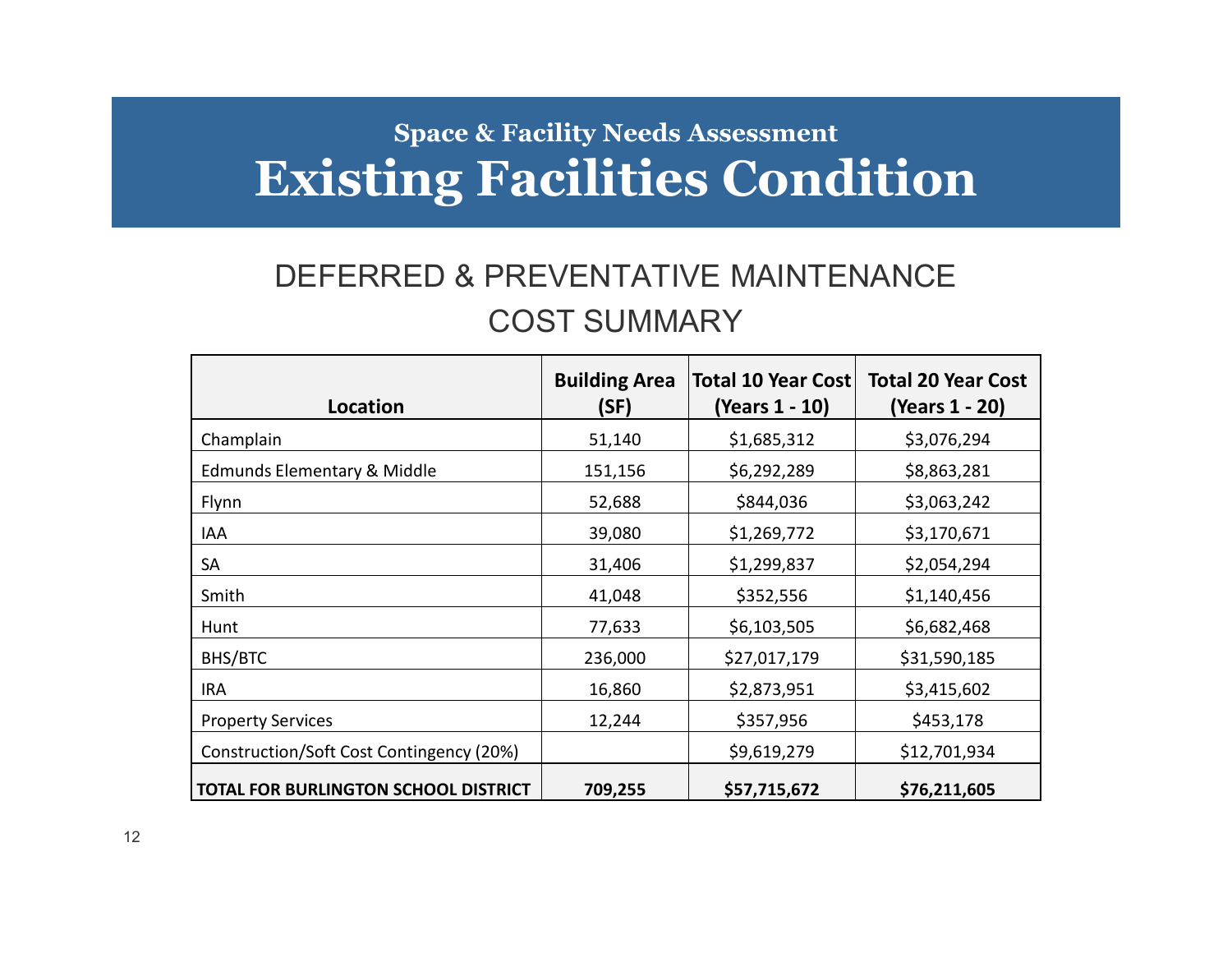### **Space & Facilities Needs AssessmentAlternative Approaches**

- Centralized pre-school program
- Academy model for ELL program
- After school and other specialized programs at other locations (non-profit)
- Avenues to bolster tuition students
- Collaboration with City and other governmental entities
- Collaboration with area developers and institutions of higher education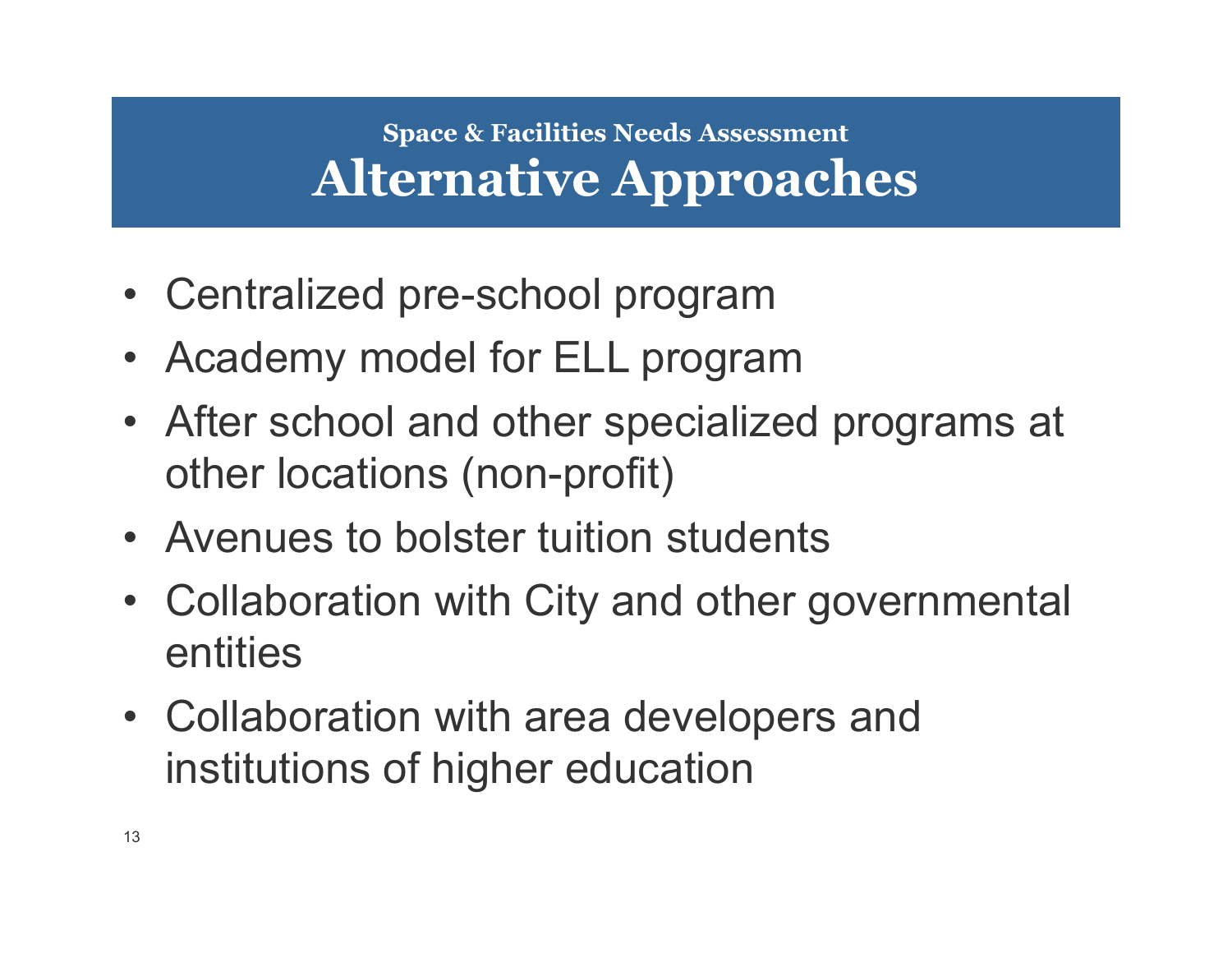### **Burlington School District**

## Facility Enhancement RecommendationsMinimum Cost Alternative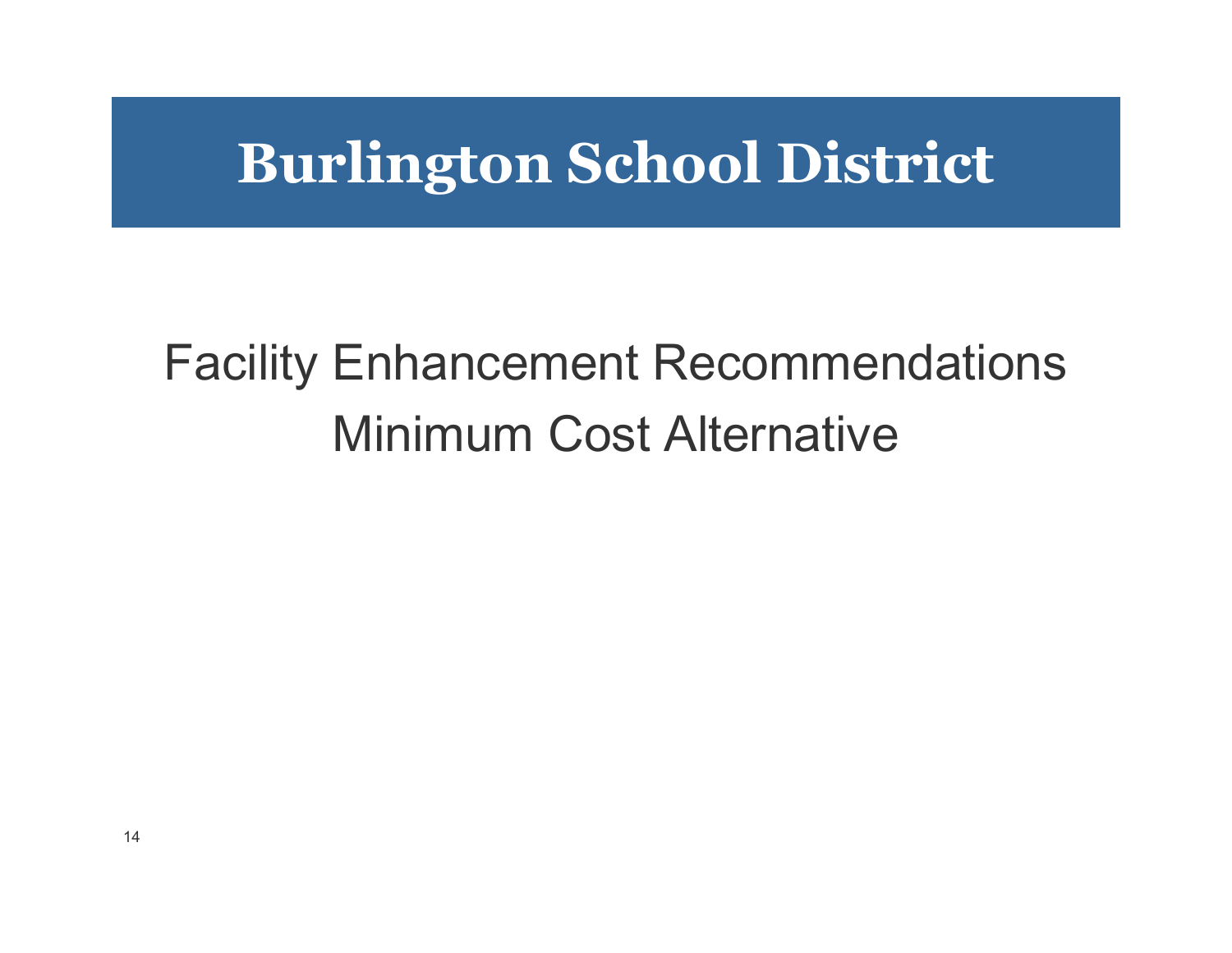### ELEMENTARY SCHOOLS:

- $\bullet$  Implement deferred/preventative maintenance improvements in all schools.
- $\bullet$ Move all Pre-K programs to IRA.
- • Cap enrollment at IAA (260) and SA (195) and rebalance student population in other schools.
- $\bullet$  Edmunds: Renovate interior of Building C to add separate cafeteria for shared use by elementary and middle schools.
- $\bullet$  Champlain: Construct 4 classroom addition and redesign existing interior space for separate cafeteria.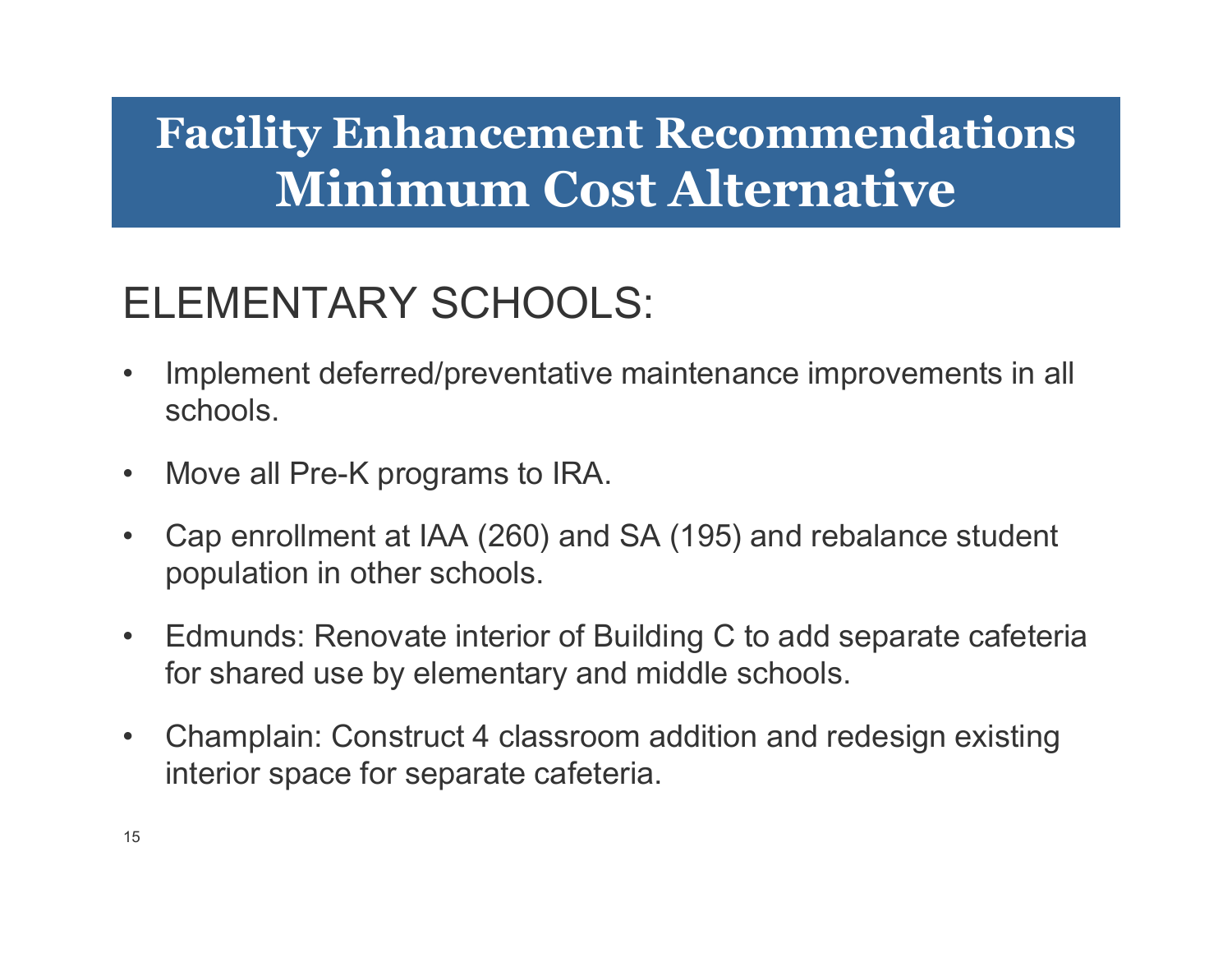### ELEMENTARY SCHOOLS:

• Implementation of recommended facility enhancements results in all schools having adequate space to accommodate minimum educational programming:

| <b>Facility</b> | 2016<br><b>Enrollment</b> | 2025<br><b>Enrollment</b><br>(High) | <b>Capacity</b> |
|-----------------|---------------------------|-------------------------------------|-----------------|
| Elementary      |                           |                                     |                 |
| Champlain       | 317                       | 370                                 | <b>ADEQUATE</b> |
| Edmunds         | 344                       | 400                                 | <b>ADEQUATE</b> |
| Flynn           | 345                       | 400                                 | <b>ADEQUATE</b> |
| <b>IAA</b>      | 265                       | 260                                 | <b>ADEQUATE</b> |
| <b>SA</b>       | 193                       | 195                                 | <b>ADEQUATE</b> |
| Smith           | 269                       | 280                                 | <b>ADEQUATE</b> |
| TOTAL           | 1733                      | 1905                                |                 |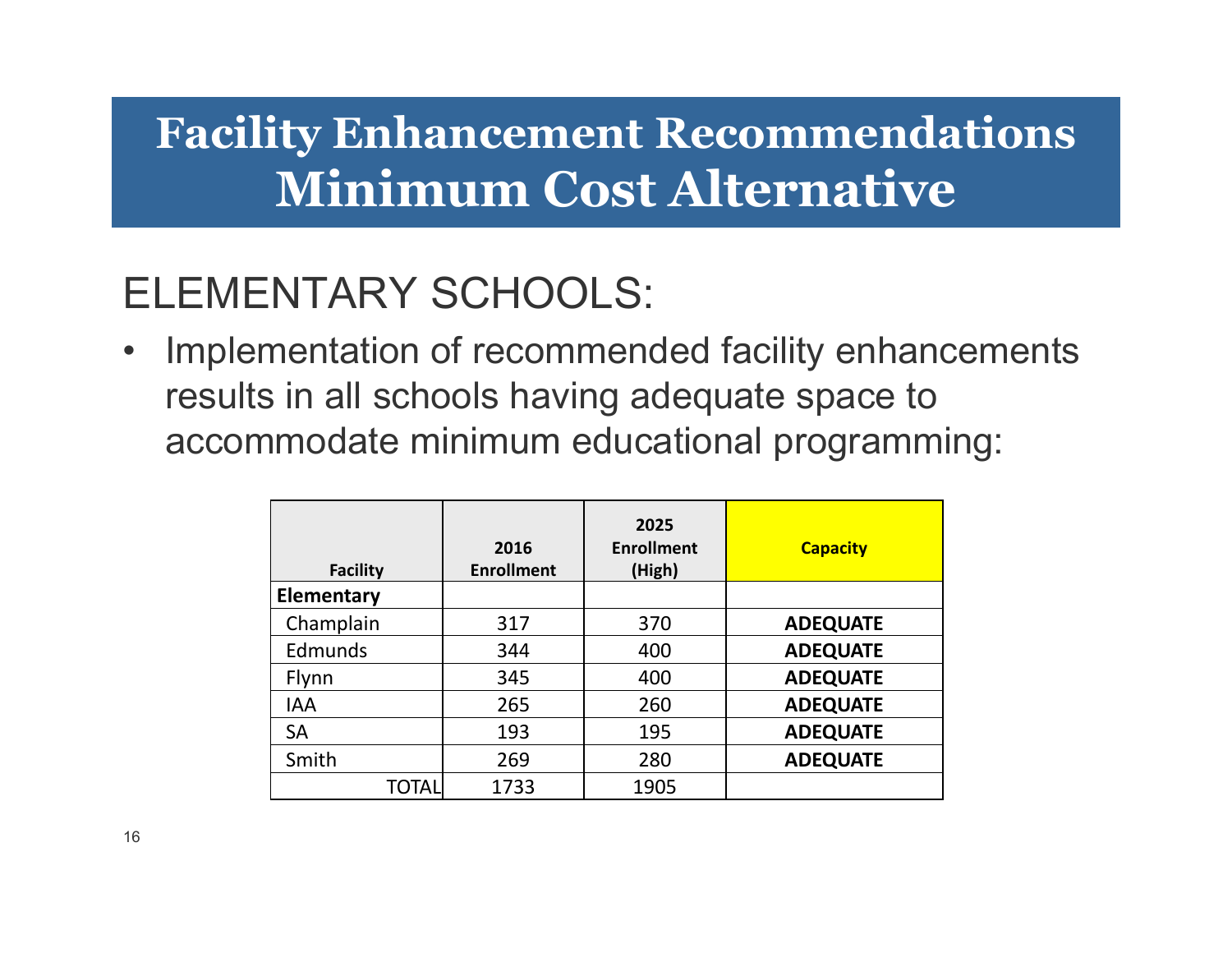#### MIDDLE SCHOOLS:

• Implement deferred/preventative maintenance improvements in all schools.

#### BHS and BTC:

- $\bullet$ Implement deferred/preventative maintenance improvements.
- $\bullet$  Implement ADA upgrades and life safety improvements (i.e. sprinkle buildings).
- $\bullet$ Move OnTop program into BHS Building A
- $\bullet$  Review Room sizes to determine if interior changes can maximize classroom capacity.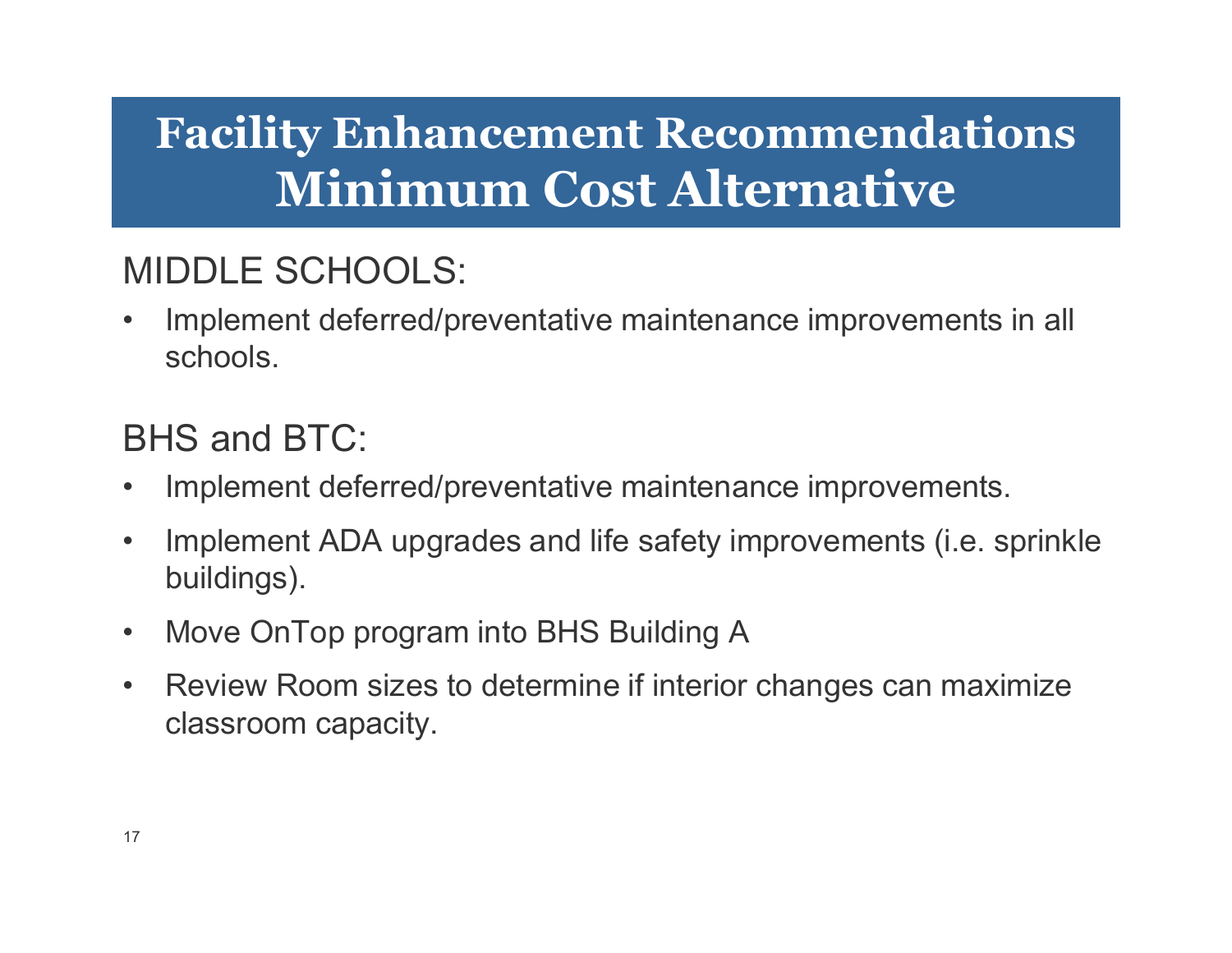#### IRA:

- •Implement deferred/preventative maintenance improvements.
- $\bullet$ Move District administrative offices to another building.
- $\bullet$  Renovate space to include at least 4 additional Pre-K classrooms, and operate entire building as a Pre-K center.

#### District Offices:

 $\bullet$  Pursue city/school collaborative to combine governmental leadership and school administrative staff under one roof.

#### Property Services:

18•Implement deferred/preventative maintenance improvements.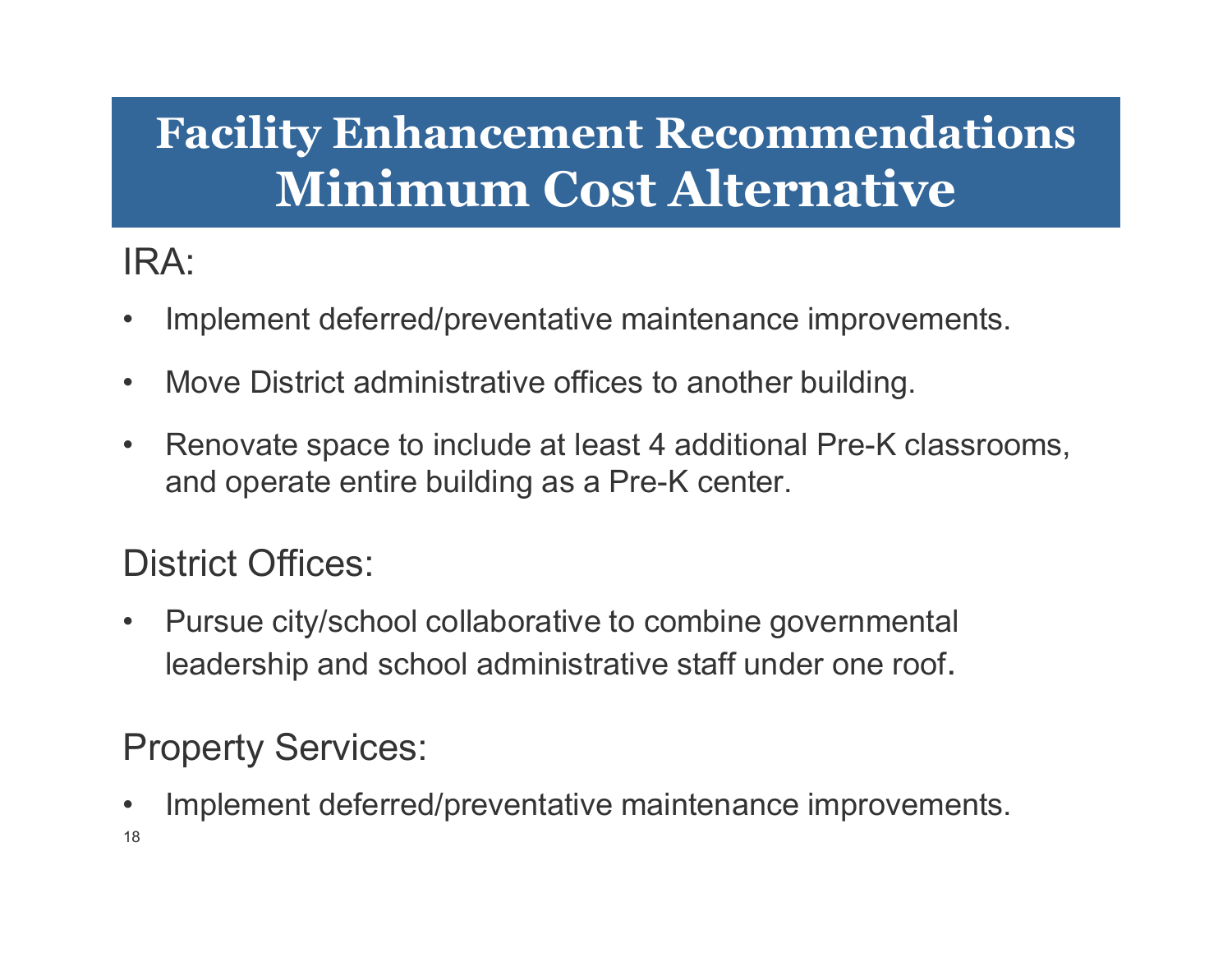### ONTOP & HORIZONS:

- Currently negotiating a lease to house Horizon in a privately owned building.
- Evaluating the placement of OnTop into the high school Building A.
- Need to find long-term solution for housing these programs.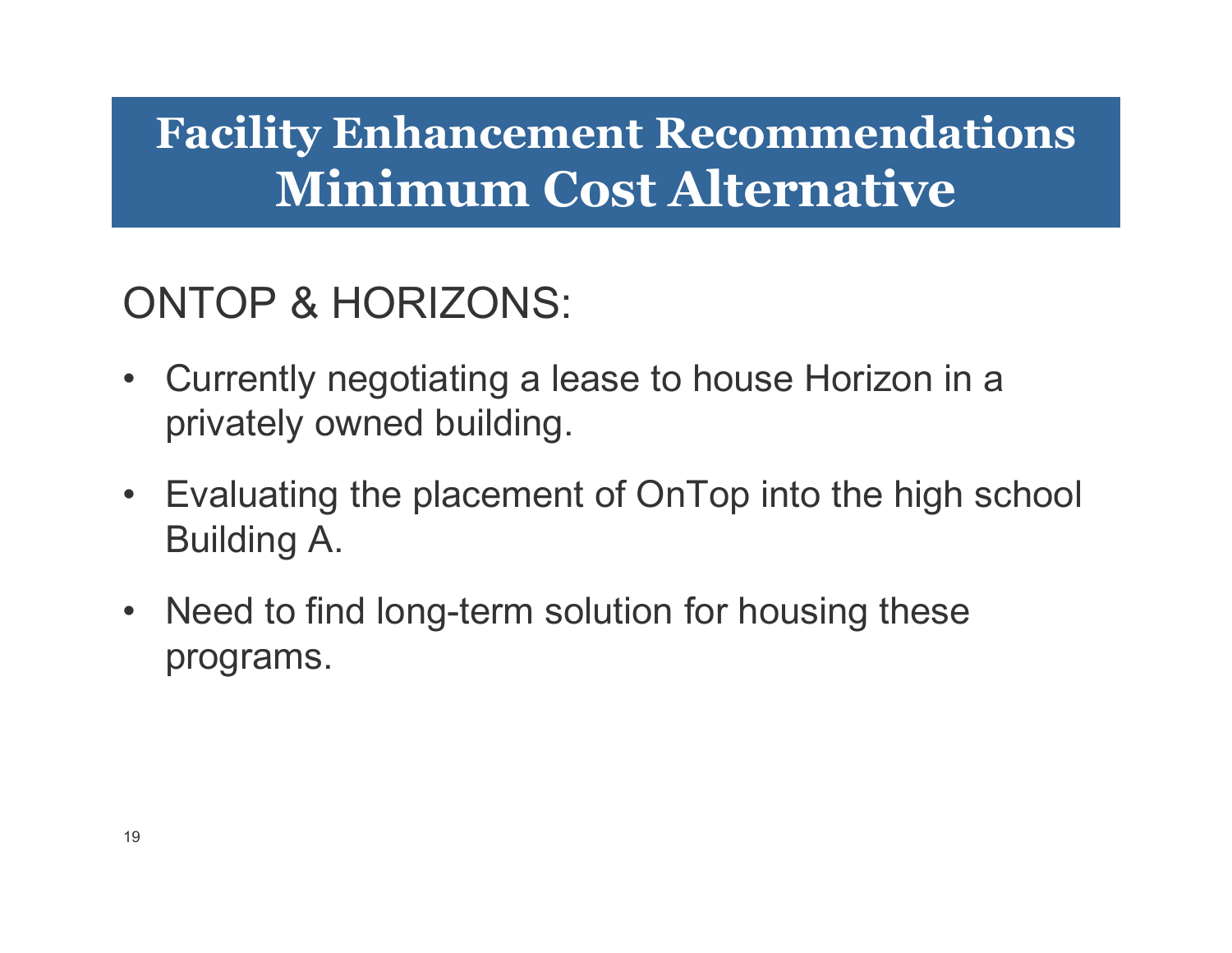#### 10 Year Facility Capital Cost Projection

| <b>Item</b>                              | <b>10 Year Cost Estimate</b><br>(Years 1 - 10) |
|------------------------------------------|------------------------------------------------|
| <b>Deferred/Preventative Maintenance</b> |                                                |
| <b>All Facilities</b>                    | \$<br>57,715,672                               |
|                                          |                                                |
| <b>Facility Enhancements</b>             |                                                |
| Champlain                                |                                                |
| 2 Story Addition (4 classrooms)          | \$<br>1,334,880                                |
| Separate Kitchen/Cafeteria               | \$<br>690,100                                  |
| Circulation & Safety Improvements        | \$<br>231,750                                  |
| <b>IRA</b>                               |                                                |
| Renovate to add Pre-K Classrooms         | \$<br>365,650                                  |
| Edmunds                                  |                                                |
| Renovate Bldg C for Cafeteria            | \$<br>3,715,272                                |
| Construction/Soft Cost Contingency (20%) | \$<br>1,267,530                                |
|                                          |                                                |
| <b>TOTAL CAPITAL COST</b>                | \$<br>65,320,854                               |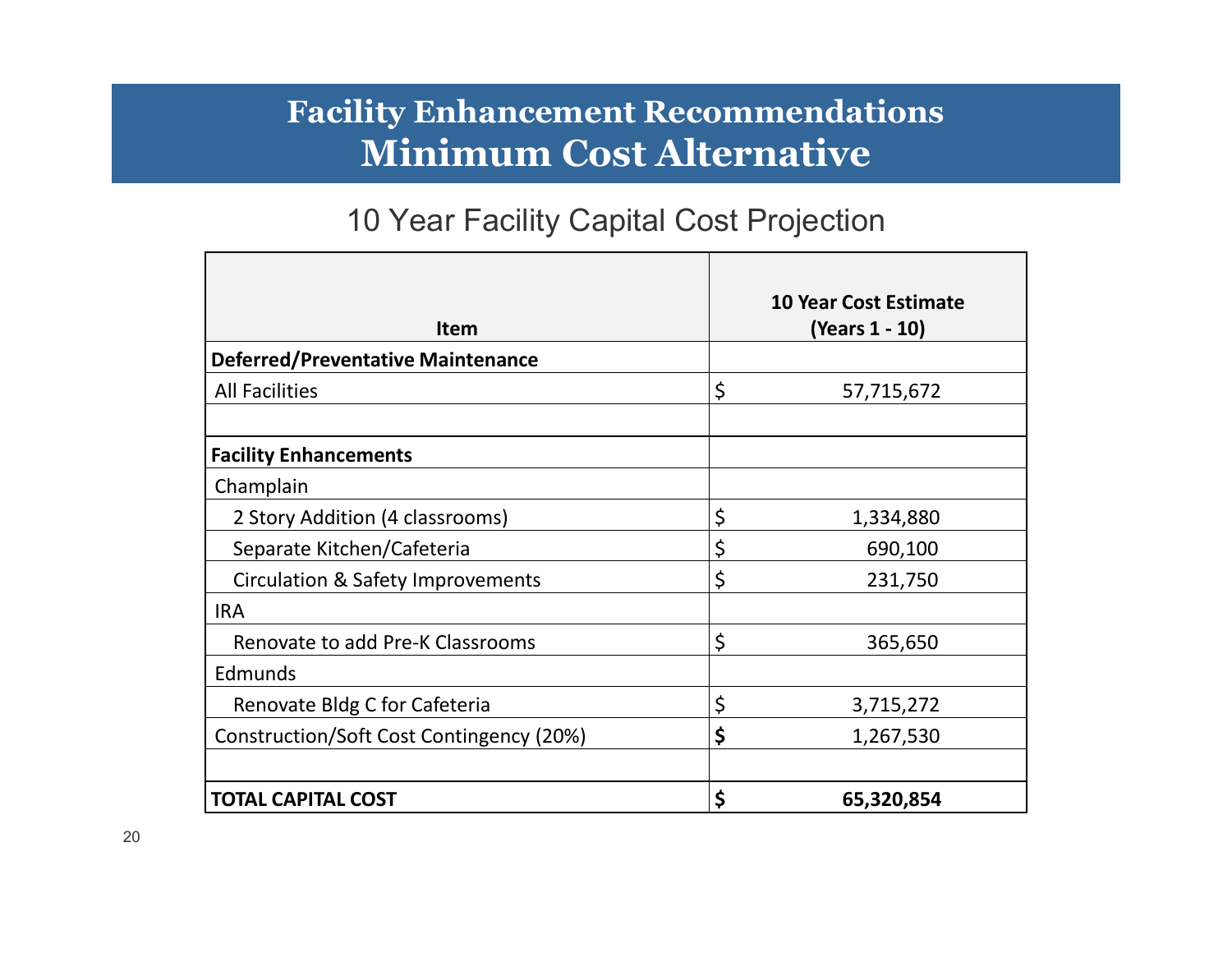### Additional Operational Costs to Consider

| <b>Item</b>                                | <b>Annual Cost</b> |
|--------------------------------------------|--------------------|
| <b>Additional Pre-K Busing Cost</b>        | \$46,000           |
|                                            |                    |
| District Office Lease (6,000 sf; \$17 psf) | \$102,000          |
|                                            |                    |
| <b>Horizons Lease</b>                      | \$92,000           |
|                                            |                    |
| <b>TOTAL ANNUAL OPERATING COST</b>         | \$240,000          |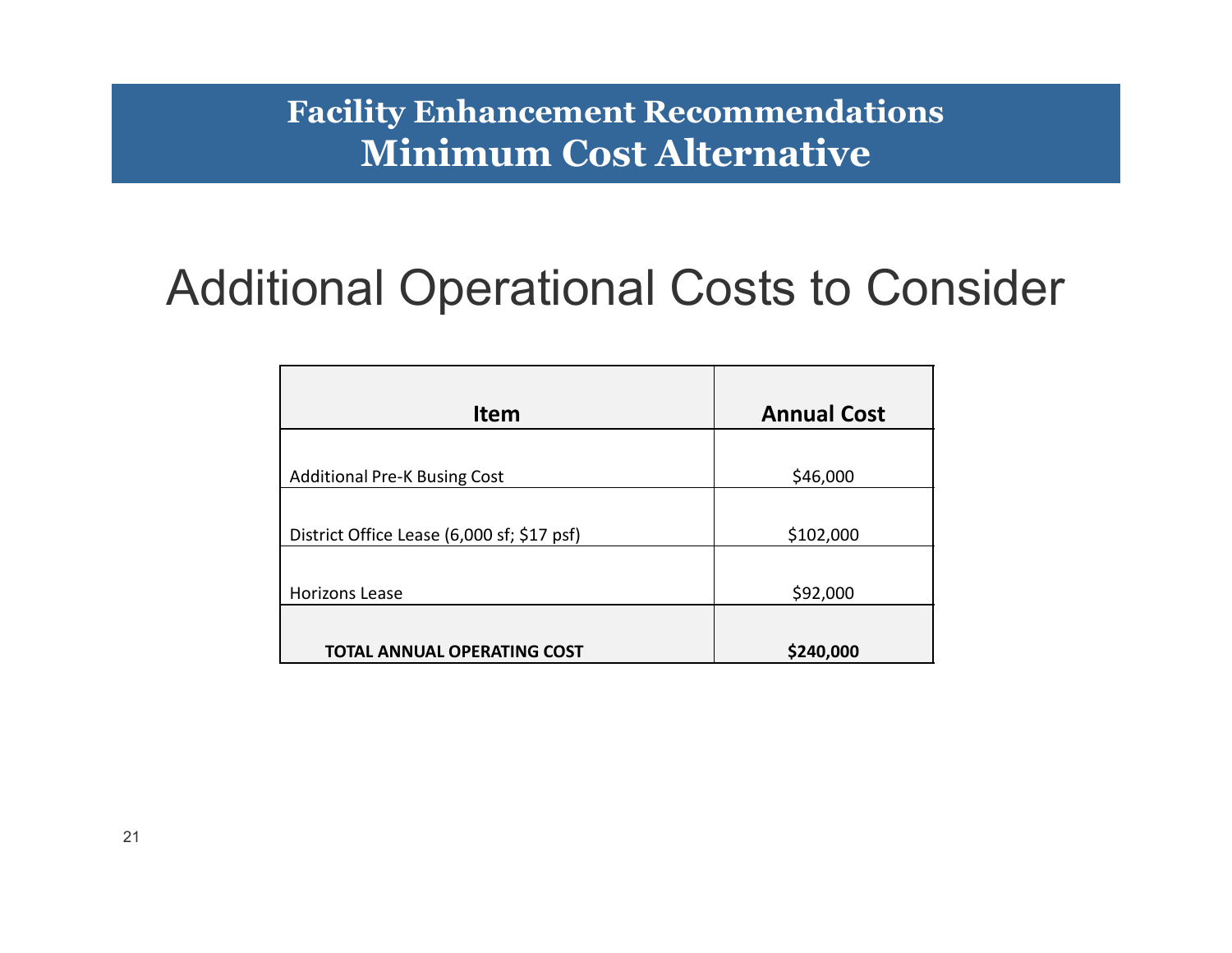## Financing Impact

- •Type of financing: Municipal Bonding
- •Borrowing in 2 Phases over 10 Years for \$65 Million
- Impact on Property Tax Rate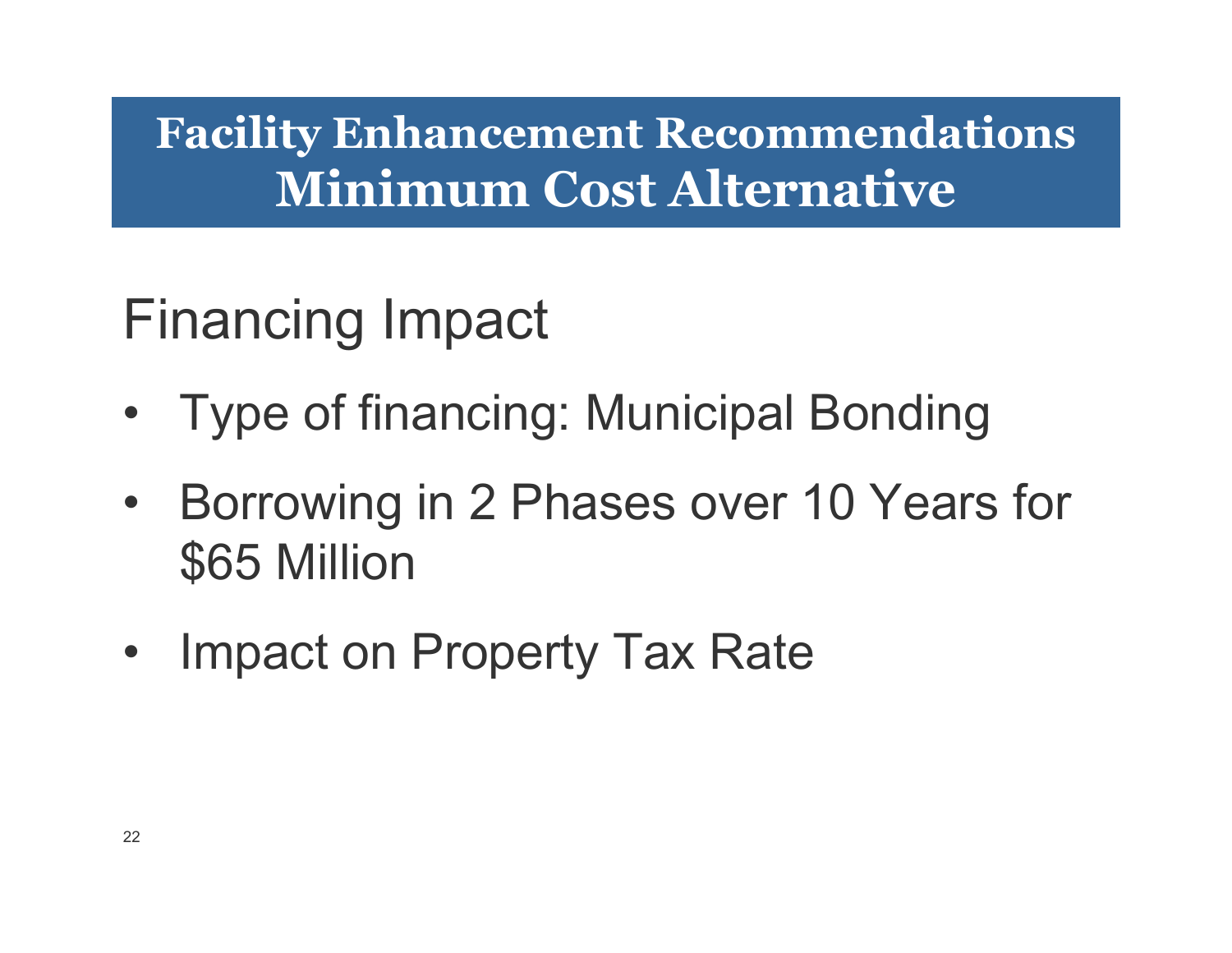### **Burlington School District**

## Collaboration Opportunities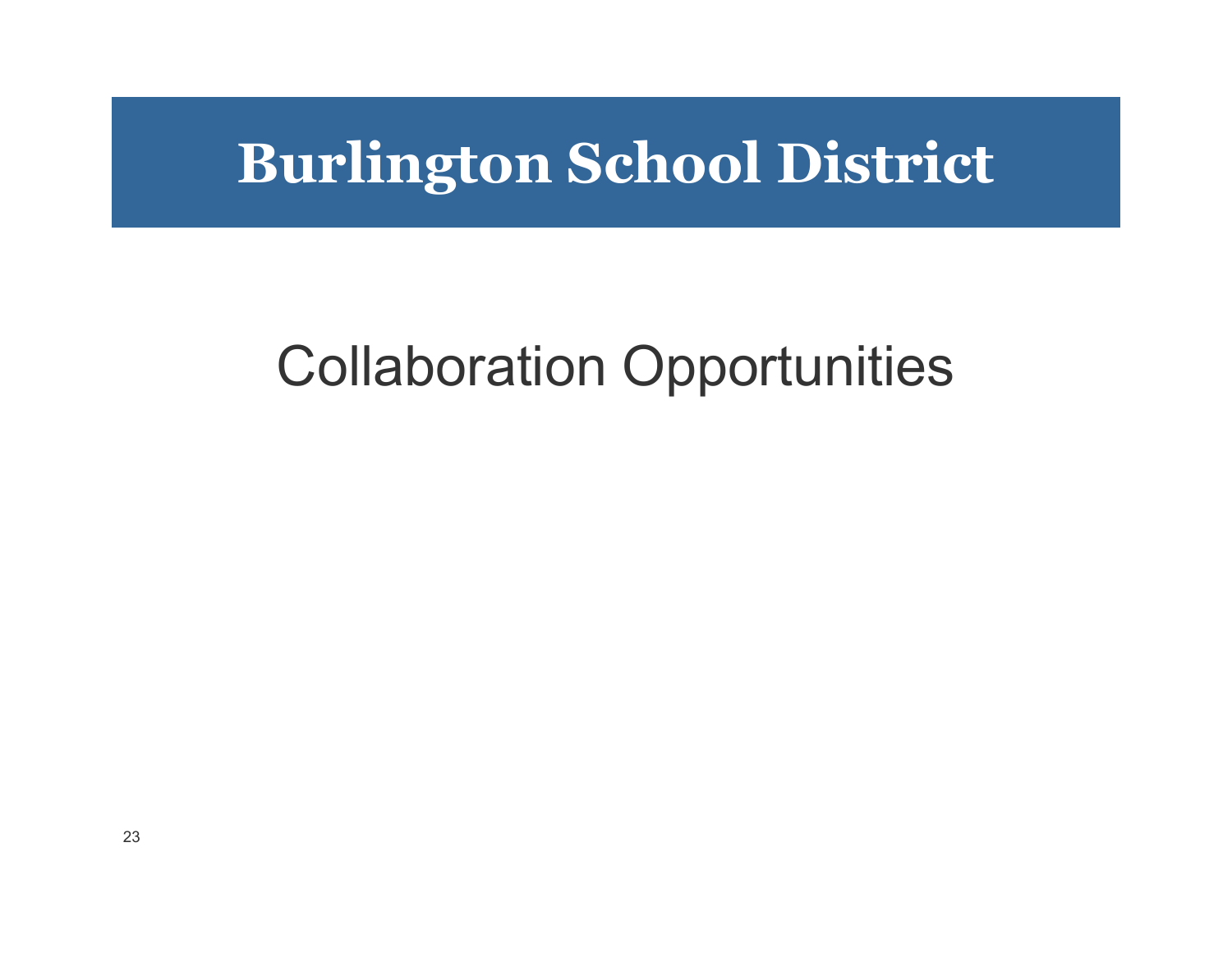### **Areas of Collaboration with Other Partners Outside City of Burlington and Burlington School District**

- Pre-K has seen success using private facilities to augment the need for both additional operational and capital costs.
- Future collaboration with Winooski and other regional partners may be possible in the area of ELL.
- Reduce classroom demands by potentially sharing classrooms at higher education institutions or by enhancing on-line learning options.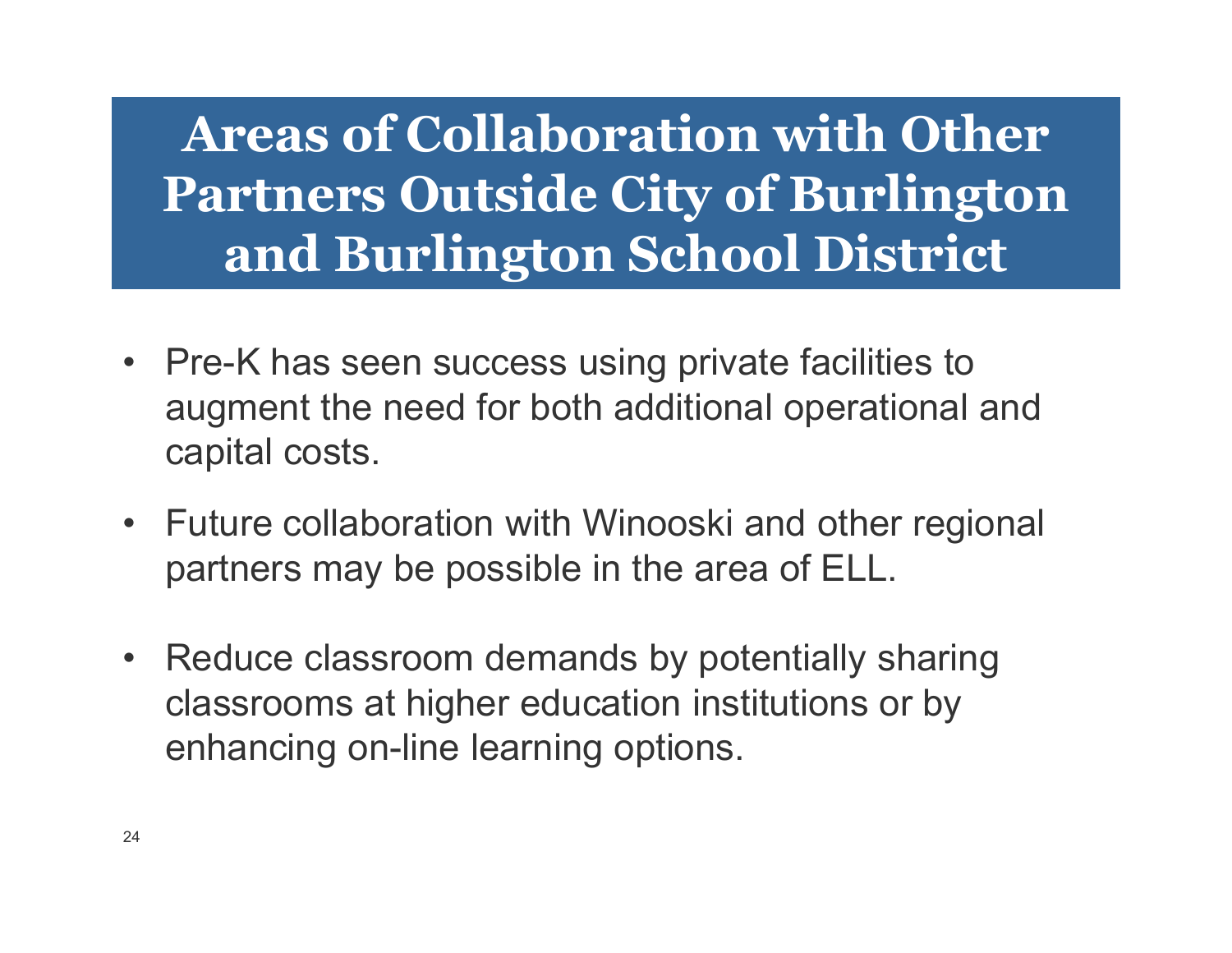### **City/School Possible Areas of Collaboration**

- Four working groups charged with identifying \$1.2 million in total annual operational savings and/or capital avoidance costs.
	- $\triangleright$  Fleet and fleet facilities
	- Grounds and Park (including athletic programs)
	- > City and school administrative functions
	- Continuing education/adult programs/library services and the arts
- •Meeting schedule: May – June, 2016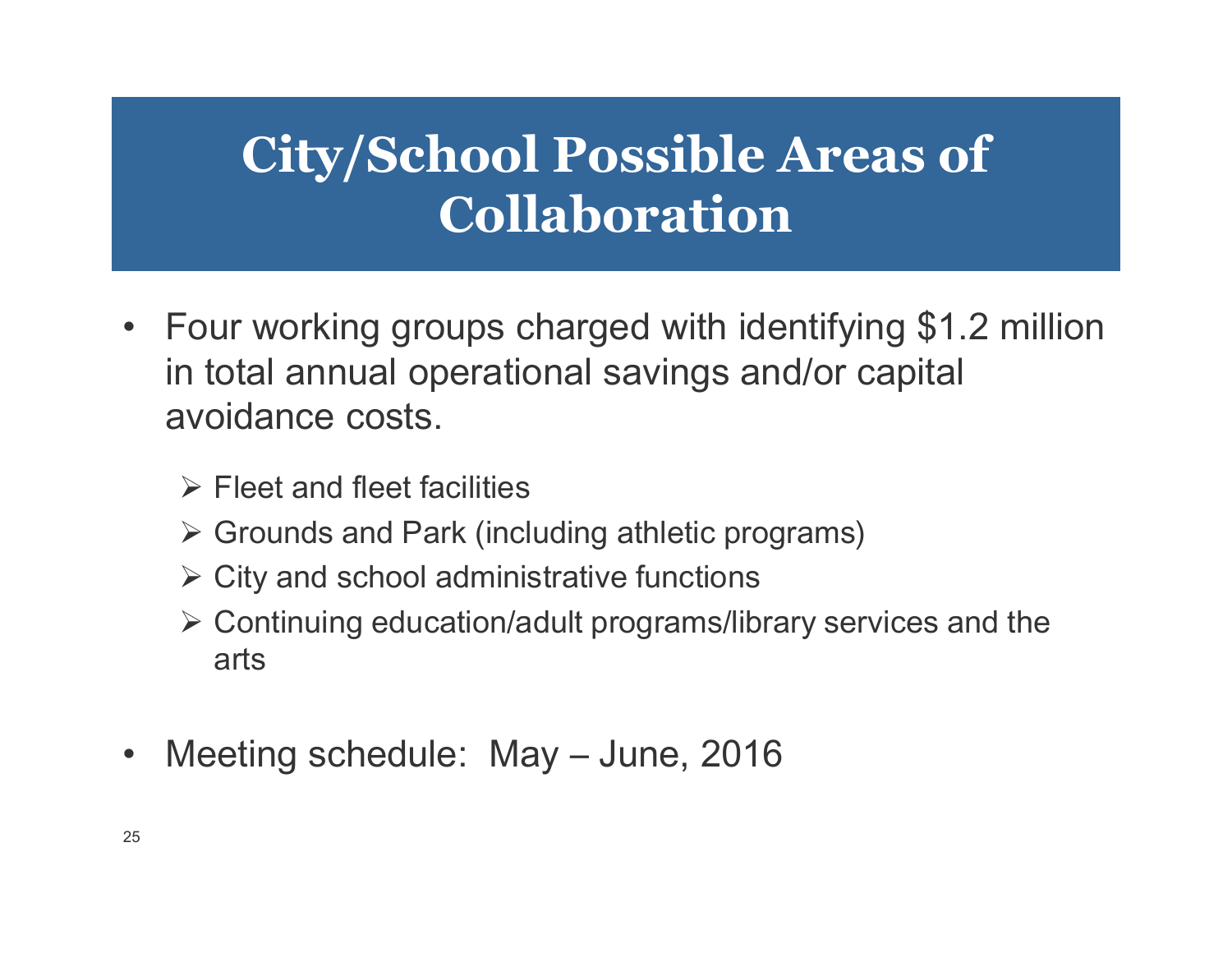### **Benefits of This Model**

- •Responsible stewardship of District facilities.
- $\bullet$ Maintains Neighborhood Schools – no school closures.
- $\bullet$  Supports appropriate space for the District's educational programming.
- $\bullet$ More reasonable cost than new construction.